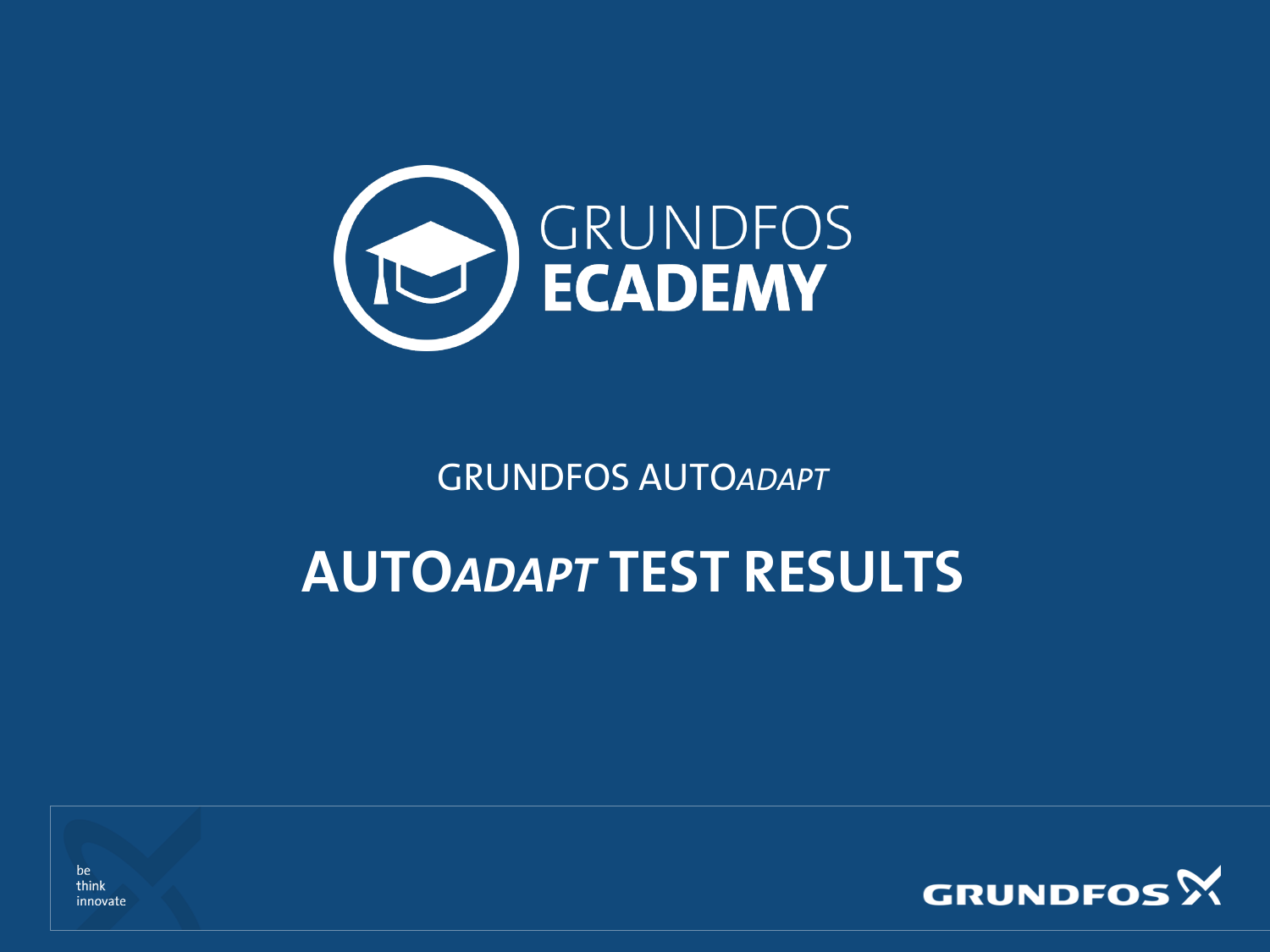

### **Installed in over 3 million buildings**

The ALPHA2 its proving its worth in more than 3 million buildings across the globe.

This has given us a very broad installation base for conducting tests on the effectiveness of the ALPHA2 and its AUTO*ADAPT* technology.



2 of 10

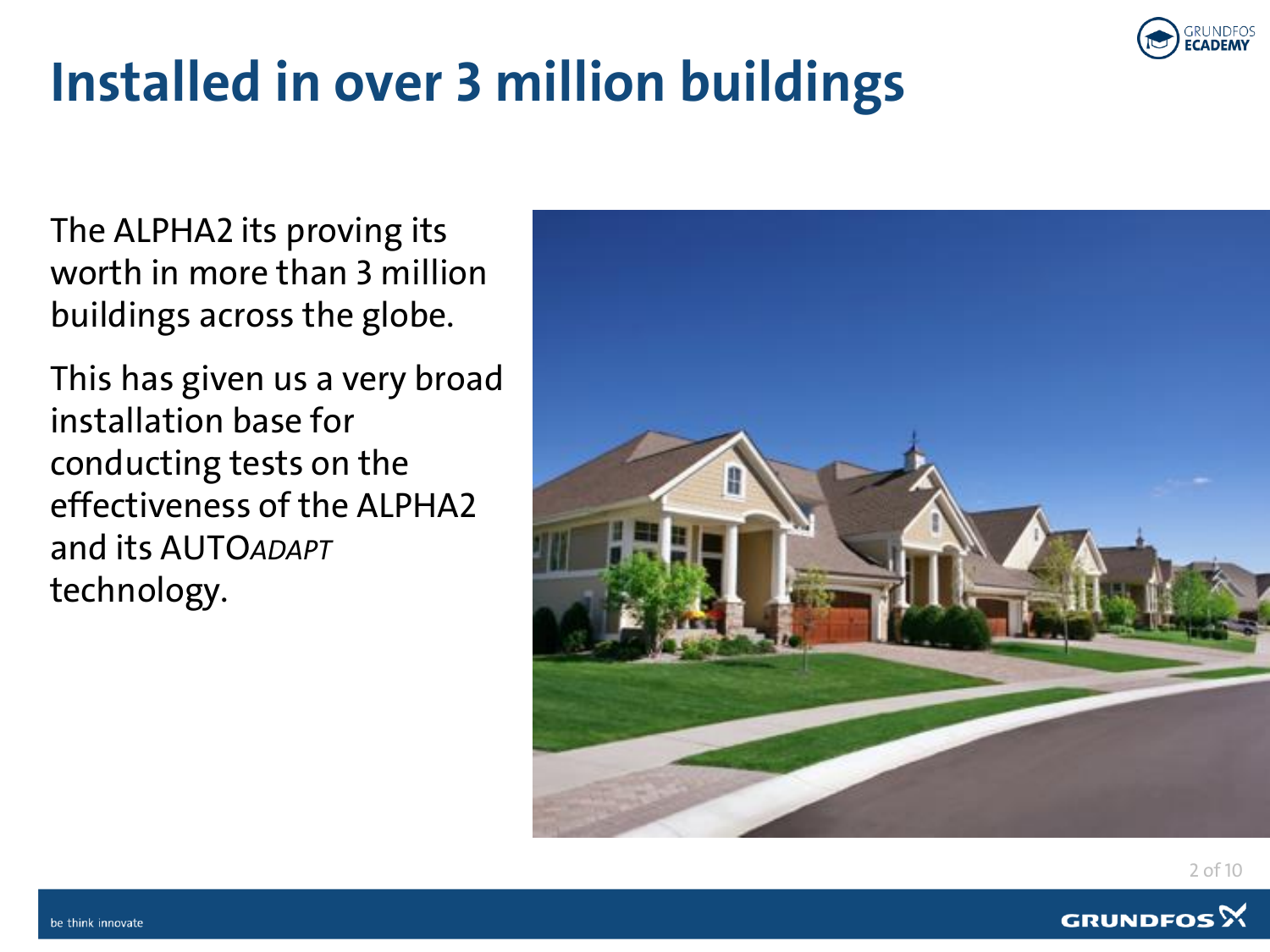

#### **Extensive testing in 5 countries**

Extensive field tests have been conducted in 201 homes in Denmark, Germany, Great Britain, Belgium, and the Czech Republic.

The testing has verified that AUTO*ADAPT* keeps its promises and makes a significant difference with respect to comfort and energy savings.



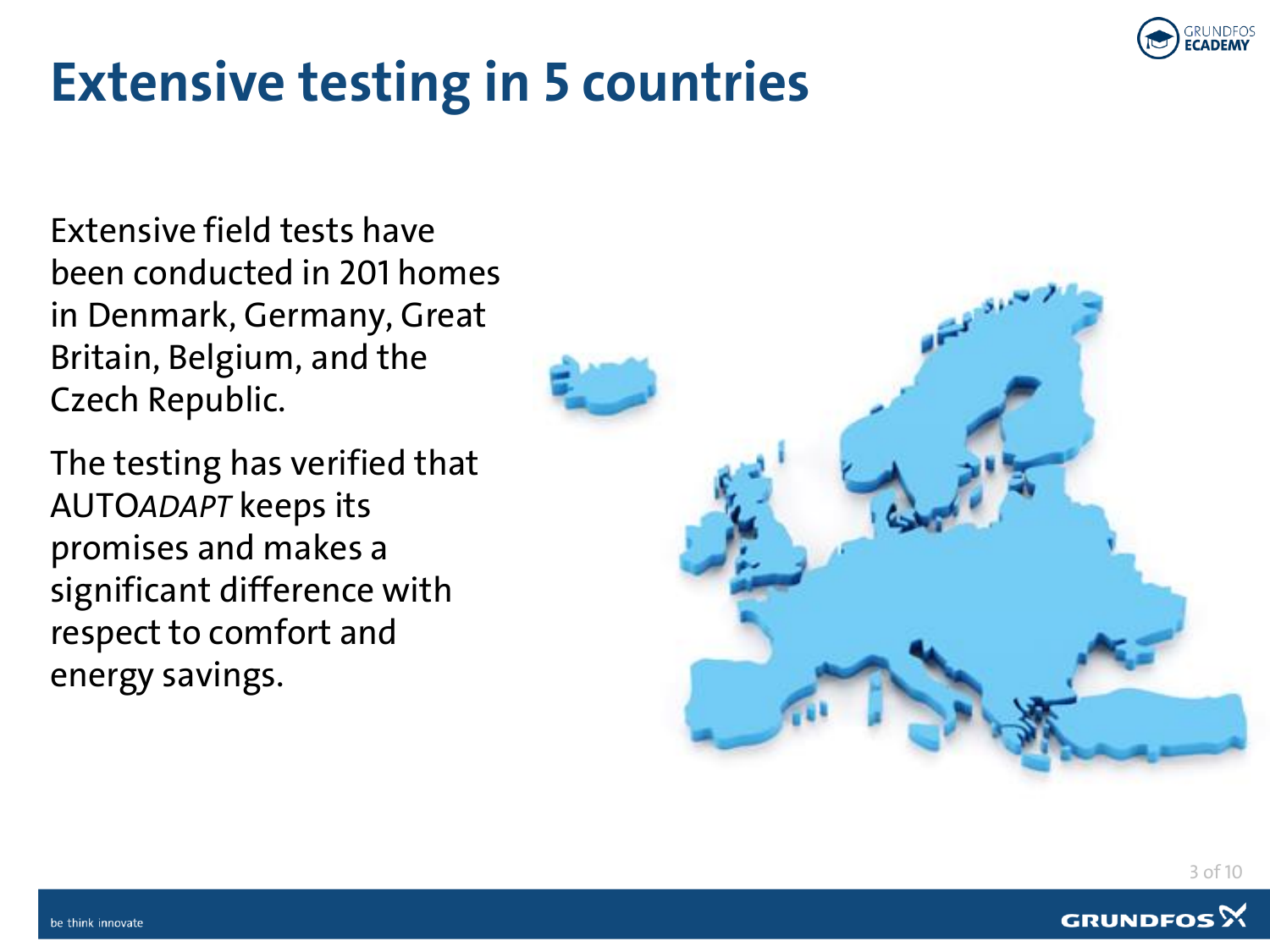

## **Findings 1: Optimised systems**

In over 80% of tested systems, AUTO*ADAPT* **optimised the heating system**, providing **higher comfort** and/or **increased energy savings** for building owners.



4 of 10

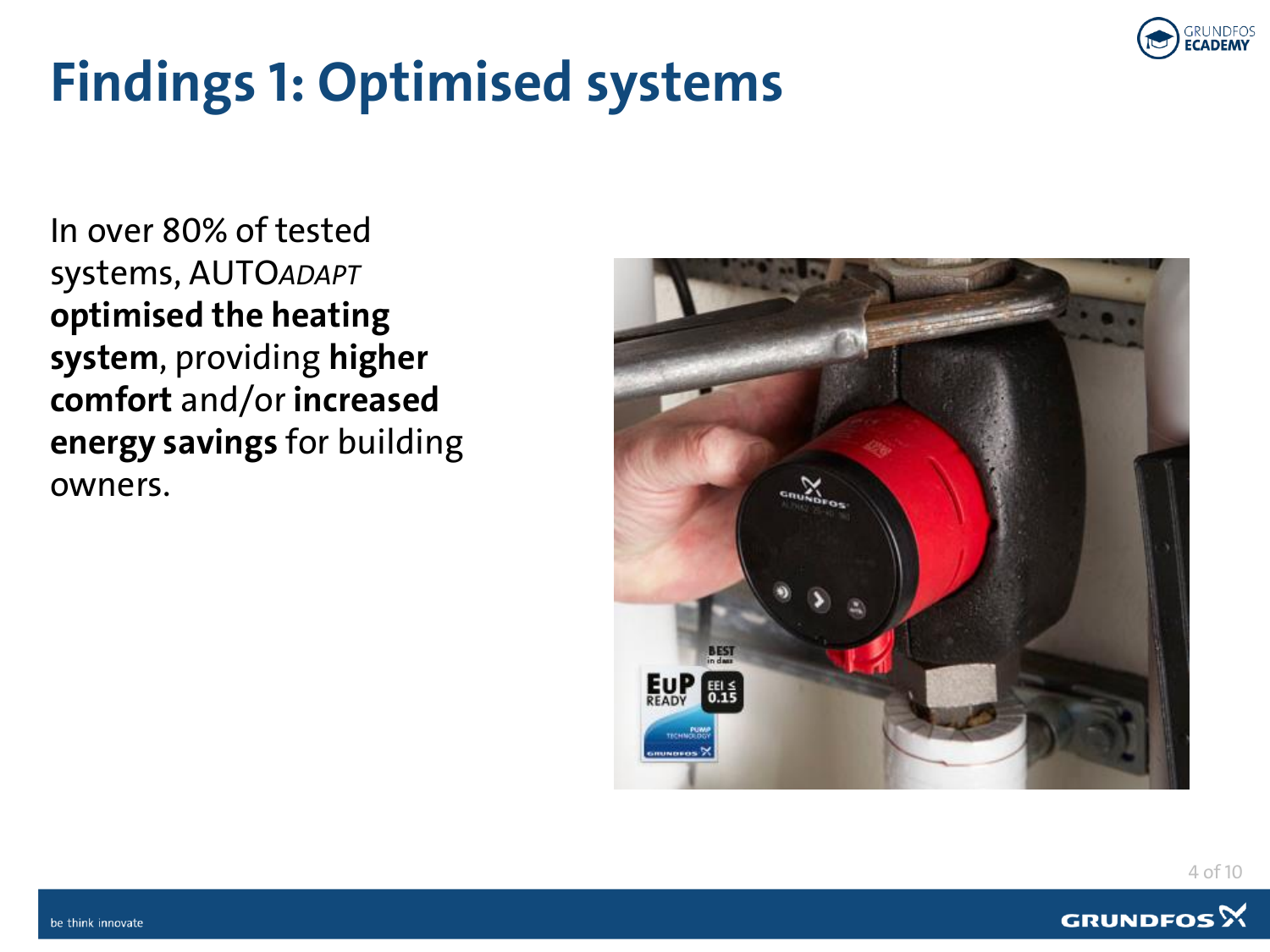

# **Findings 2: Energy savings**

In 73% of tested systems, the requirement of the heating system was lower than the reference duty point.

AUTO*ADAPT* selected a lower proportional pressure curve than the factory pre-setting and **provided additional energy savings** to the end user without lowering the comfort level.





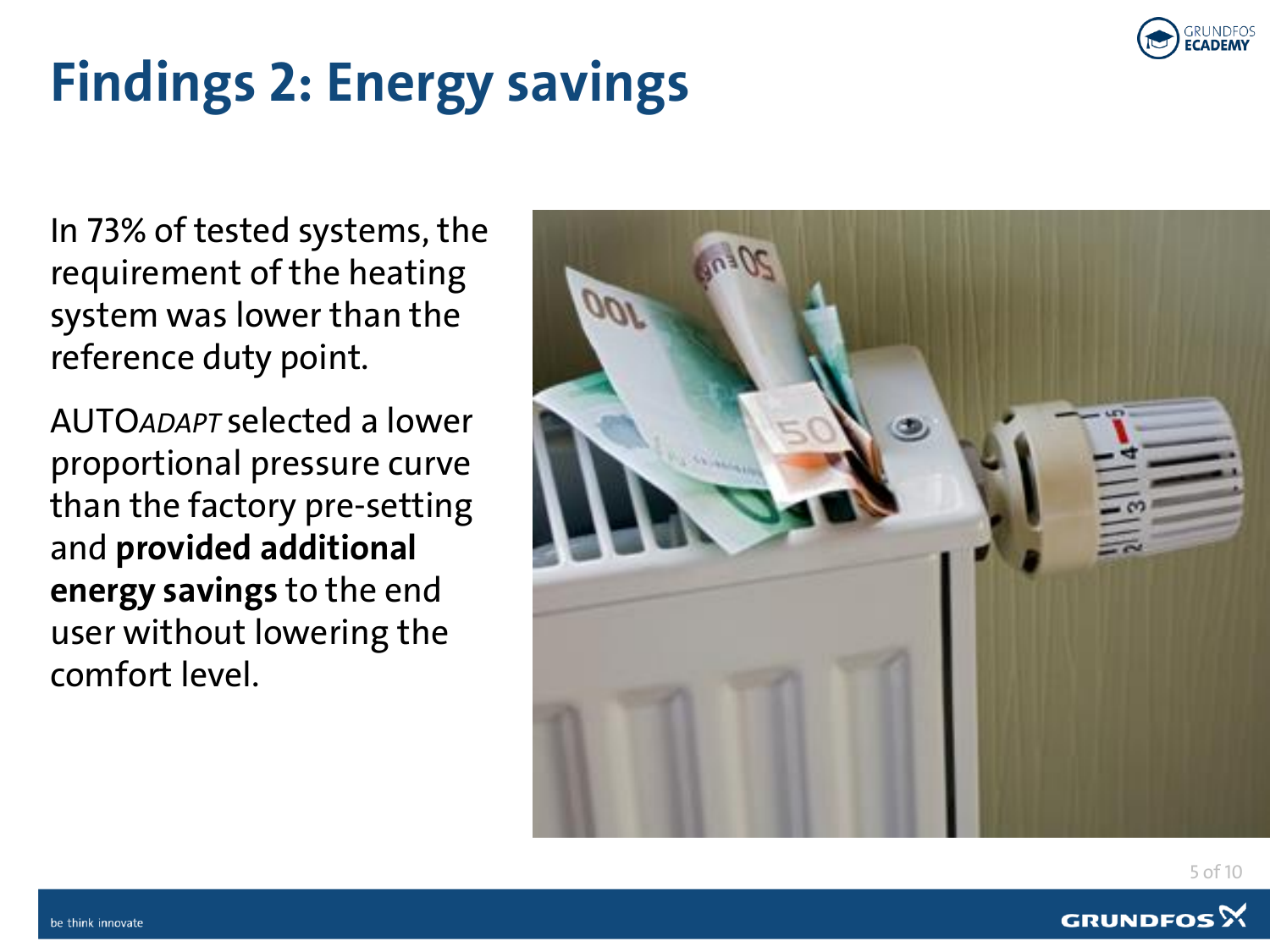

### **Findings 3: Improved comfort**

In 15% of tested systems, the requirement of the heating system exceeded the reference duty point.

AUTO*ADAPT* selected a higher proportional pressure curve than the factory pre-setting and **provided increased comfort** to the end user.



6 of 10